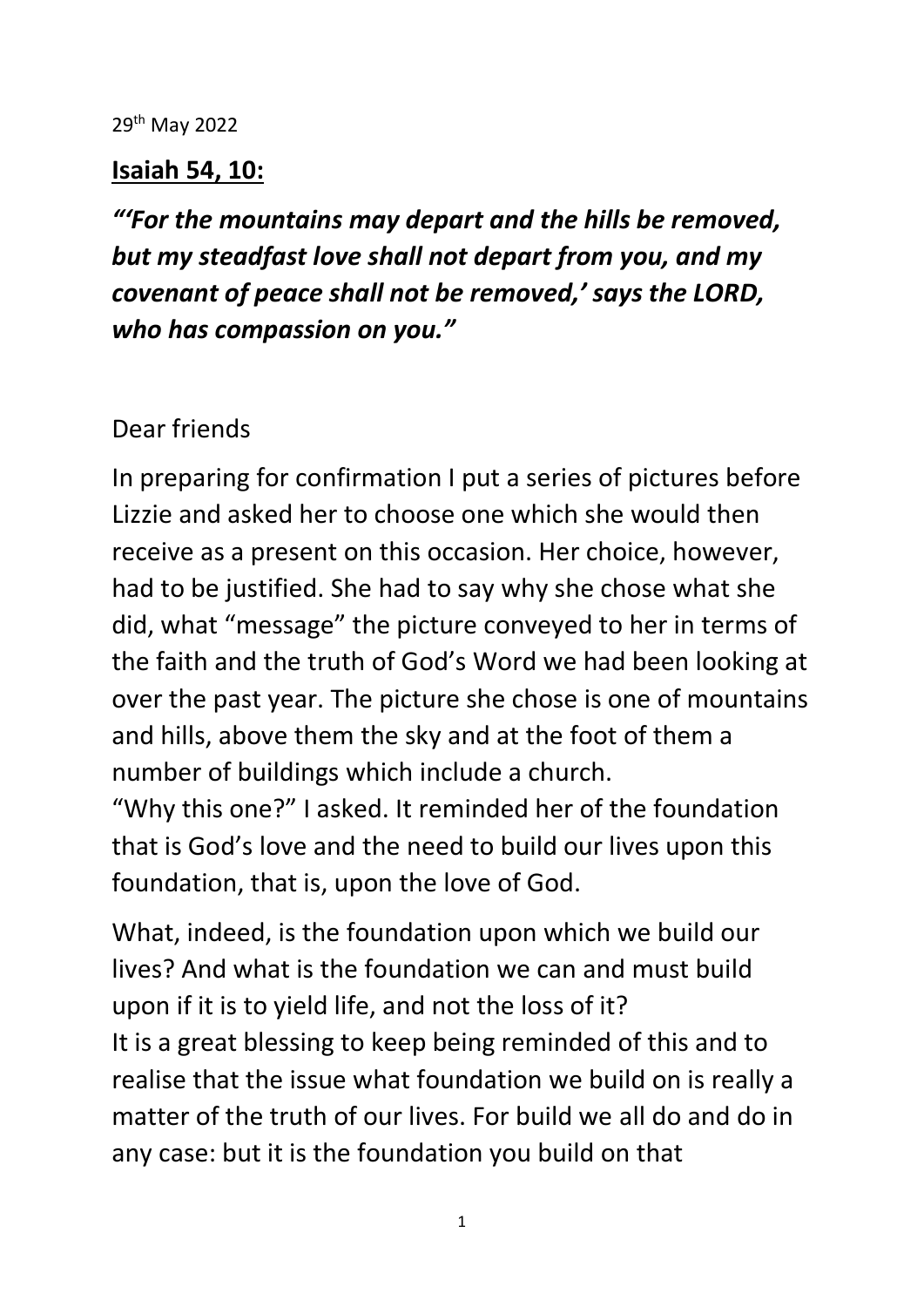determines the goodness and truth of your build. Let us all remember this in the spirit of the words that wisdom says in Prov.8,17: "*I love those who love me, and those who seek me diligently find me."* Pointing out that building our life on its true foundation is a life-long process and is indeed a loveaffair.

When the people of Israel forsake their foundation, God in his address to them, they build what becomes their own destruction. It is always the result or consequence of forgetting God, a refusal to know him, loving what is not God as though it was ( of loving what is not right as though it was, of loving what is false as though it was true).

In the story of the rich young ruler who comes to Jesus asking what he must do to inherit eternal life – surely the fullness of life that we all intend to build towards -, his foundation is revealed to be not the goodness and love of God, but the mixture of two things: of material possessions (wealth) and of his moral self (reputation and record). He turns away when Jesus points to a different foundation for building towards life – following him. He cannot countenance what Jesus proposes, because it empties him of what he has and of what he is as the foundation of his life and instead asks him to trust Christ as the foundation to build his life on – "follow me".

Here we realise how little man changes and has changed through the centuries. Jesus said: "*Take care, and be on your guard against all covetousness, for one's life does not consist in the abundance of his possessions."* (Lk.12,15) And here we are, being told loudly and persistently and from every corner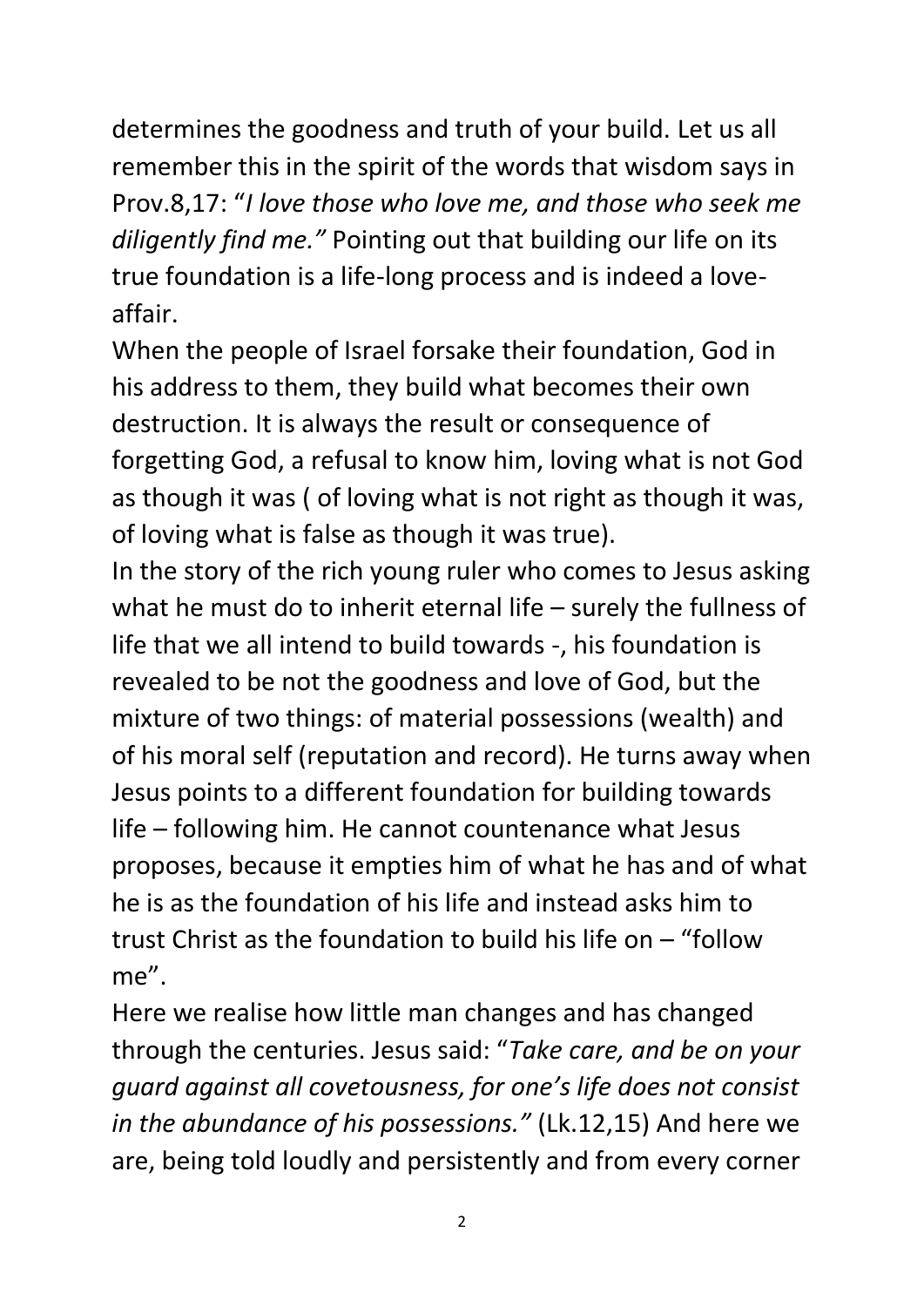just about, to do precisely what Jesus warns against: we are told that to live is to consume and have much, that to live is to be much: much of what you can make of yourself; that to live is to have what you covet, and that your own goodness earns you life and heaven. The heart in Jesus' day was receptive to this message and needed warning, because it was building on wrong foundations and towards destruction. And is it not so now? Is not the foundation on which life is built today by many the search for material wellbeing and wealth and the search for the fulfilment of our own selves by ourselves?

Indeed, the pull is strong and the temptation real to believe this and fall in with this 'faith' – for that is what it is! – and to disbelieve Jesus' other word that belongs here: "*For what does it profit a man if he gains the whole world and loses or forfeits himself?"* (Lk.9,25) And the strength that is exerted to keep us from realising that it doesn't profit and how it doesn't, is great and relentless. It needn't, however, achieve its goal, because the lack of profit manifests itself in manifold pains and sufferings that result from doing away with God, in worry and fear and loneliness in a cosmos that that does not speak, in the sense of being lost.

Yet here is another foundation, God has laid it and faith builds upon it. And what faith builds upon it is life, even life everlasting. This foundation makes the life that is built on it a thing of truth and love, because it imparts its own characteristics on to the build: It is the steadfast love of God (grace) and is the peace of God.

They are such as never to depart or be removed from those